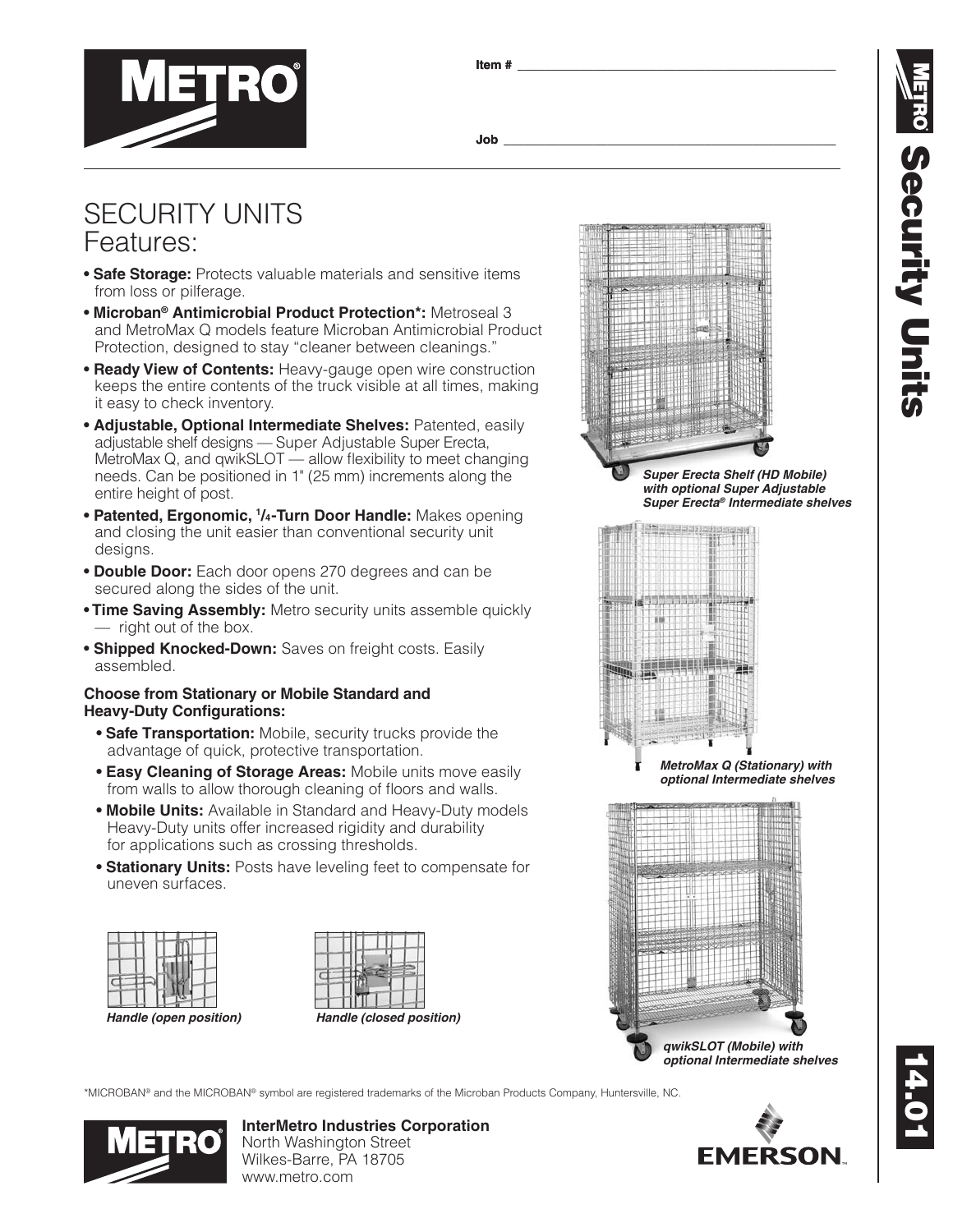

# Specifications

## **Super Erecta Shelf Stationary Security**

| Model No.<br>Chrome | Model No.<br>Metroseal 3         | Model No.<br><b>Stainless Steel</b> | Width<br>(in.)<br>(mm) | Length<br>(in.)<br>(mm)    | Height<br>(in.)<br>(mm) | <b>Fits Shelf</b><br>(in.)<br>(mm) | Approx. Pkd. Wt.<br>(kg)<br>(lbs. |
|---------------------|----------------------------------|-------------------------------------|------------------------|----------------------------|-------------------------|------------------------------------|-----------------------------------|
| SEC33C              | SEC33K3                          | SEC33S                              | 546<br>211/2           | $38^{1}/2$<br>980          | $66^{13}/_{16}$<br>1695 | 457x914<br>18x36                   | 63<br>138                         |
| SEC <sub>35</sub> C | SEC35K3                          | SEC <sub>35</sub> S                 | 546<br>211/2           | $50^{1/2}$<br>1295         | $66^{13}/_{16}$<br>1695 | 457x1219<br>18x48                  | 157<br>71                         |
| SEC <sub>53</sub> C | SEC <sub>53</sub> K <sub>3</sub> | SEC <sub>53</sub> S                 | 692<br>$27^{1/4}$      | 980<br>$38^{1}/2$          | $66^{13}/_{16}$<br>1695 | 610x914<br>24x36                   | 70<br>154                         |
| SEC <sub>55</sub> C | SEC <sub>55</sub> K <sub>3</sub> | SEC <sub>55</sub> S                 | 692<br>$27^{11}$       | $50^{1/2}$<br>1295         | $66^{13}/_{16}$<br>1695 | 610x1219<br>24x48                  | 174<br>79                         |
| SEC56C              | SEC56K3                          | SEC56S                              | $27^{1/4}$<br>692      | $62^{1/2}$<br>1587         | $66^{13}/_{16}$<br>1695 | 24x60<br>610x1524                  | 195<br>89                         |
| SEC63C              |                                  | SEC63S                              | $33\frac{1}{2}$<br>851 | $38^{1}/2$<br>980          | $66^{13}/_{16}$<br>1695 | 760x914<br>30x36                   | 76<br>167                         |
| SEC65C              |                                  | SEC65S                              | $33\frac{1}{2}$<br>851 | 50 <sup>1</sup> /2<br>1295 | $66^{13}/_{16}$<br>1695 | 30x48<br>760x1219                  | 193<br>88                         |
| SEC66C              |                                  | SEC66S                              | $33^{1/2}$<br>$85 -$   | $62^{1/2}$<br>1587         | $66^{13}/_{16}$<br>1695 | 30x60<br>760x1524                  | 98<br>215                         |

### **Super Erecta Shelf Mobile Security**

**Standard-Duty Stem Caster Models:** feature 5" (127mm) swivel casters. Please note model numbers for specific caster types.

| Model No.<br>Chrome | Model No.<br><b>Metroseal 3</b> | <b>Caster Type</b>    | (in.)      | Width<br>(mm) | (in.)         | Length<br>(mm) | (in.)      | Height<br>(mm) | (in.) | <b>Fits Shelf</b><br>(mm) | Approx. Pkd. Wt.<br>(Ibs.) | (kg) |
|---------------------|---------------------------------|-----------------------|------------|---------------|---------------|----------------|------------|----------------|-------|---------------------------|----------------------------|------|
| SEC33EC             | SEC33EK3                        | (2) 5MP/(2) 5MPB      | $21^{1/2}$ | 546           | $40^{3}/_{4}$ | 1035           | $68^{1/2}$ | 1740           | 18x36 | 457x914                   | 146                        | 66   |
|                     |                                 |                       |            |               |               |                |            |                |       |                           |                            |      |
| SEC35EC             | SEC35EK3                        | $(2)$ 5MP/ $(2)$ 5MPB | $21^{1/2}$ | 546           | $52^{3}/4$    | 1340           | $68^{1/2}$ | 1740           | 18x48 | 457x1219                  | 165                        | 75   |
| SEC53DC             | SEC53DK3                        | $(4)$ 5MP             | $27^{1/4}$ | 692           | $40^{3}/_{4}$ | 1035           | $68^{1/2}$ | 1740           | 24x36 | 610x914                   | 162                        | 74   |
| SEC55DC             | SEC55DK3                        | $(4)$ 5MP             | $27^{1/4}$ | 692           | $52^{3}/4$    | 1340           | $68^{1/2}$ | 1740           | 24x48 | 610x1219                  | 182                        | 83   |
| SEC56DC             | SEC56DK3                        | $(4)$ 5MP             | $27^{1/4}$ | 692           | 65            | 1651           | $68^{1/2}$ | 1740           | 24x60 | 610x1524                  | 203                        | 92   |
| SEC53EC             | SEC53EK3                        | (2) 5MP/5MPB          | $27^{1/4}$ | 692           | $40^{3}/_{4}$ | 1035           | $68^{1/2}$ | 1740           | 24x36 | 610x914                   | 162                        | 74   |
| SEC55EC             | SEC55EK3                        | (2) 5MP/5MPB          | $27^{1/4}$ | 692           | $52^{3}/4$    | 1340           | $68^{1/2}$ | 1740           | 24x48 | 610x1219                  | 182                        | 83   |
| SEC56EC             | SEC56EK3                        | (2) 5MP/5MPB          | $27^{1/4}$ | 692           | 65            | 1651           | $68^{1/2}$ | 1740           | 24x60 | 610x1524                  | 203                        | 92   |
|                     | SEC53VK3                        | $(2)$ 5PC/5PCB        | $27^{1/4}$ | 692           | $40^{3}/_{4}$ | 1035           | $68^{1/2}$ | 1740           | 24x36 | 610x914                   | 162                        | 74   |
|                     | SEC55VK3                        | $(2)$ 5PC/5PCB        | $27^{1/4}$ | 692           | $52^{3}/4$    | 1340           | $68^{1/2}$ | 1740           | 24x48 | 610x1219                  | 182                        | 83   |
|                     | SEC56VK3                        | $(2)$ 5PC/5PCB        | $27^{1/4}$ | 692           | 65            | 1651           | $68^{1/2}$ | 1740           | 24x60 | 610x1524                  | 203                        | 92   |
| SEC63EC             |                                 | (2) 5MP/(2) 5MPB      | $33^{1/2}$ | 851           | $40^{3}/_{4}$ | 1035           | $68^{1/2}$ | 1740           | 30x36 | 760x914                   | 175                        | 80   |
| SEC65EC             |                                 | (2) 5MP/(2) 5MPB      | $33^{1/2}$ | 851           | $52^{3}/4$    | 1340           | $68^{1/2}$ | 1740           | 30x48 | 760x1219                  | 202                        | 92   |
| SEC66EC             |                                 | (2) 5MP/(2) 5MPB      | $33^{1/2}$ | 851           | 65            | 1651           | $68^{1/2}$ | 1740           | 30x60 | 760x1524                  | 223                        | 101  |
|                     |                                 |                       |            |               |               |                |            |                |       |                           |                            |      |

Casters: 5MP and 5MPB (with locking brake) feature a polyurethane tread. 5PC and 5PCB (with locking brake) castes feature a polymer horn and resist rusting. They are recommended for high-moisture environments.

**Heavy-Duty Models:** feature aluminum dollies with wraparound bumpers and 5" (127mm) diameter casters.

|           | <b>Then I Exit invested</b> fould by digitm and domou matrimagements beling of and $\sigma$ (i.e. initi) digitible. Capterbi |                    |                                     |      |            |        |            |                                     |       |                   |                  |      |  |
|-----------|------------------------------------------------------------------------------------------------------------------------------|--------------------|-------------------------------------|------|------------|--------|------------|-------------------------------------|-------|-------------------|------------------|------|--|
| Model No. | Model No.                                                                                                                    |                    | Width                               |      |            | Lenath |            | Height                              |       | <b>Fits Shelf</b> | Approx. Pkd. Wt. |      |  |
| Chrome    | <b>Metroseal 3</b>                                                                                                           | <b>Caster Type</b> | (in.)                               | (mm) | (in.)      | (mm)   | (in.)      | (mm)                                | (in.) | (mm)              | (Ibs.)           | (kg) |  |
| SEC53LC   | SEC53LK3                                                                                                                     | $(2)$ B5P/B5PB     | 28 <sup>1</sup> / <sub>16</sub> 713 |      | $38^{1}/2$ | 980    |            | 68 <sup>1</sup> / <sub>2</sub> 1740 | 24x36 | 610x914           | 187              | 85   |  |
| SEC55LC   | SEC <sub>55</sub> LK3                                                                                                        | (2) B5P/B5PB       | $28^{1}/_{16}$ 713                  |      | $50^{1/2}$ | 1285   |            | 68 <sup>1</sup> / <sub>2</sub> 1740 |       | 24x48 610x1219    | 210              | 95   |  |
| SEC56LC   | SEC56LK3                                                                                                                     | $(2)$ B5P/B5PB     | 28 <sup>1</sup> / <sub>16</sub> 713 |      | $63^{1}/8$ | 1600   | $68^{1/2}$ | 1740                                |       | 24x60 610x1524    | 235              | 107  |  |

**Stainless Steel:** Casters must be ordered separately on "-SD" models. Dollies and casters must be ordered separately on "-HD" models.

|                                                                                                                                                                                                                                                                                                                                |                      | Width          |      |               | Length |       | Height |       | <b>Fits Shelf</b> | Approx. Pkd. Wt. |      |
|--------------------------------------------------------------------------------------------------------------------------------------------------------------------------------------------------------------------------------------------------------------------------------------------------------------------------------|----------------------|----------------|------|---------------|--------|-------|--------|-------|-------------------|------------------|------|
| Model No.                                                                                                                                                                                                                                                                                                                      | <b>Description</b>   | (in.)          | (mm) | (in.)         | (mm)   | (in.) | (mm)   | (in.) | (mm)              | (lbs.)           | (kg) |
| SEC33S-SD                                                                                                                                                                                                                                                                                                                      | <b>Standard Duty</b> | $21^{1/2}$     | 546  | $40^{3}/_{4}$ | 1035   | 62    | 1575   | 18x36 | 457x914           | 138              | 63   |
| SEC35S-SD                                                                                                                                                                                                                                                                                                                      | <b>Standard Duty</b> | $21^{1/2}$     | 546  | $52^{3}/_{4}$ | 1340   | 62    | 1575   | 18x48 | 457x1219          | 157              | 71   |
| SEC <sub>53</sub> S-SD                                                                                                                                                                                                                                                                                                         | Standard Duty        | $27^{1}/4$     | 692  | $40^{3}/_{4}$ | 1035   | 62    | 1575   | 24x36 | 610x914           | 154              | 70   |
| SEC55S-SD                                                                                                                                                                                                                                                                                                                      | <b>Standard Duty</b> | $27^{1/4}$     | 692  | $52^{3}/4$    | 1340   | 62    | 1575   | 24x48 | 610x1219          | 174              | 79   |
| SEC56S-SD                                                                                                                                                                                                                                                                                                                      | <b>Standard Duty</b> | $27^{1/4}$     | 692  | 65            | 1651   | 62    | 1575   | 24x60 | 610x1524          | 195              | 89   |
| SEC63S-SD                                                                                                                                                                                                                                                                                                                      | Standard Duty        | $33^{1/2}$     | 851  | $40^{3}/_{4}$ | 1035   | 62    | 1575   | 30x36 | 760x914           | 167              | 76   |
| SEC65S-SD                                                                                                                                                                                                                                                                                                                      | <b>Standard Duty</b> | $33^{1/2}$     | 851  | $52^{3}/_{4}$ | 1340   | 62    | 1575   | 30x48 | 760x1219          | 193              | 88   |
| SEC66S-SD                                                                                                                                                                                                                                                                                                                      | <b>Standard Duty</b> | $33^{1/2}$     | 851  | 65            | 1651   | 62    | 1575   | 30x60 | 760x1524          | 215              | 98   |
| SEC <sub>53</sub> S-HD                                                                                                                                                                                                                                                                                                         | <b>Heavy Duty</b>    | $28^{1}/_{16}$ | 713  | $38^{1/2}$    | 980    | 62    | 1575   | 24x36 | 610x914           | 154              | 70   |
| SEC55S-HD                                                                                                                                                                                                                                                                                                                      | <b>Heavy Duty</b>    | $28^{1}/_{16}$ | 713  | $50^{1/2}$    | 1285   | 62    | 1575   | 24x48 | 610x1219          | 174              | 79   |
| SEC56S-HD                                                                                                                                                                                                                                                                                                                      | <b>Heavy Duty</b>    | $28^{1}/_{16}$ | 713  | $63^{1}/8$    | 1600   | 62    | 1575   | 24x60 | 610x1524          | 195              | 89   |
| <b>NOTE:</b> Given height is for unit without dolly or casters (depending on model chosen). For approximate overall unit height add chosen caster diameter plus 1" (25mm).<br><b>CAUTION:</b> Large casters can create a tipping hazard. On 18" (457mm) security units, do not use casters larger than 5" (127mm) in diameter. |                      |                |      |               |        |       |        |       |                   |                  |      |

# **Intermediate Super Adjustable Shelves for Super Erecta Shelf Security Units**

| Model No. | Model No.          | Model No.              |       | Width |       | Length | Approx. Pkd. Wt. |      |
|-----------|--------------------|------------------------|-------|-------|-------|--------|------------------|------|
| Chrome    | <b>Metroseal 3</b> | <b>Stainless Steel</b> | (in.) | (mm)  | (in.) | (mm)   | (lbs.)           | (kg) |
| A1836NC   | A1836NK3           | A1836NS                | 18    | 457   | 36    | 914    | $9^{1/2}$        | 4.3  |
| A1848NC   | A1848NK3           | A1848NS                | 18    | 457   | 48    | 1219   | 12               | 5.4  |
| A2436NC   | A2436NK3           | A2436NS                | 24    | 610   | 36    | 914    | 13               | 6    |
| A2448NC   | A2448NK3           | A2448NS                | 24    | 610   | 48    | 1219   | 16               |      |
| A2460NC   | A2460NK3           | A2460NS                | 24    | 610   | 60    | 1524   | 21               | 9.5  |
| A3036NC   |                    | A3036NS                | 30    | 760   | 36    | 914    | 15               | 6.8  |
| A3048NC   |                    | A3048NS                | 30    | 760   | 48    | 1219   | 21               | 9.5  |
| A3060NC   |                    | A3060NS                | 30    | 760   | 60    | 1524   | $26^{1/2}$       | 11.8 |

**NOTE:** Standard Super Erecta shelves can also be used as intermediate shelves. Refer to catalog sheet 10.01 for more information.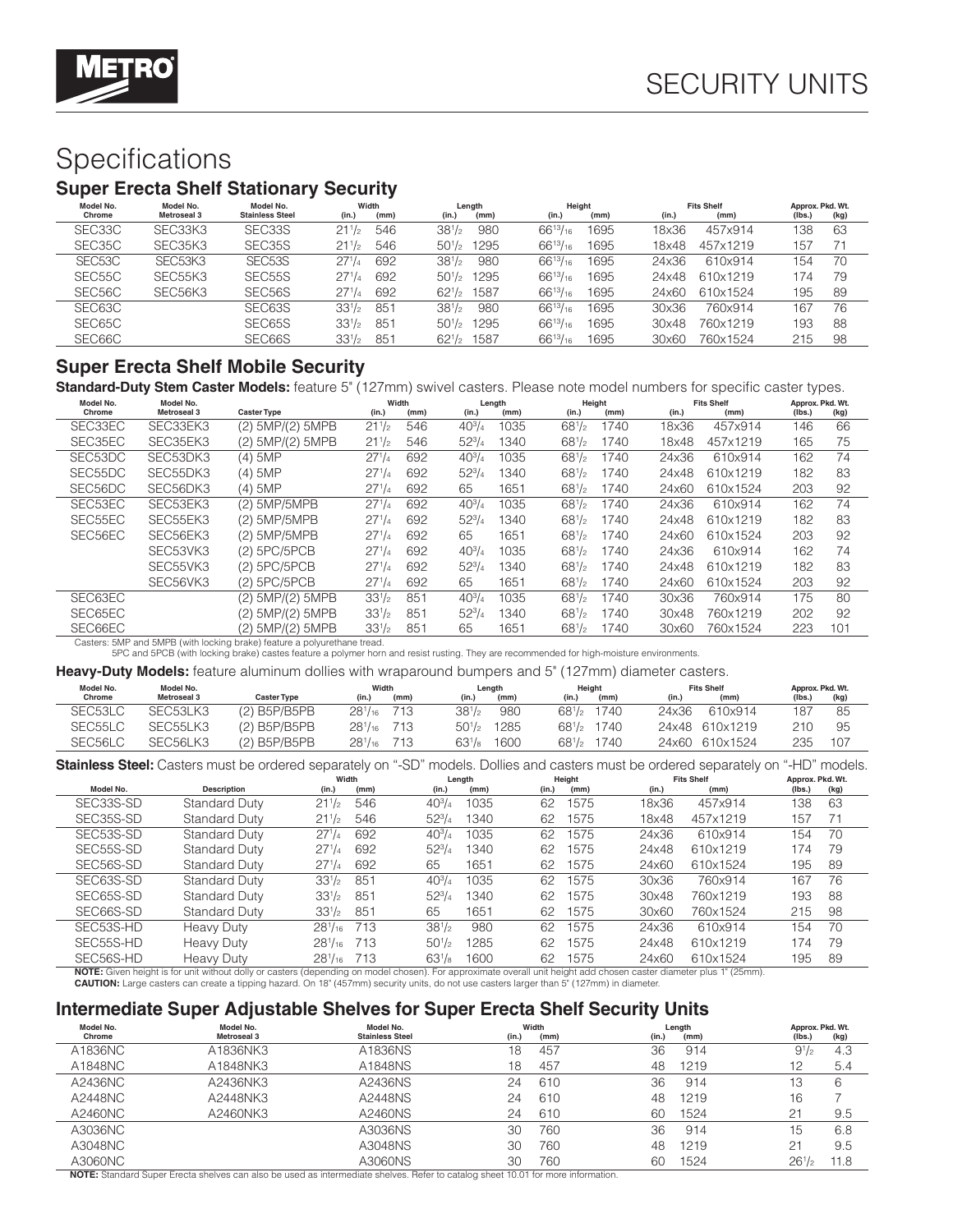# **MetroMax Q Security Units**

- Microban antimicrobial product protection is built into the enclosures, doors, handles, and shelves to keep the product "cleaner between cleanings."
- Optional intermediate shelves: MetroMax Q quick adjust shelves or corrosion proof MetroMax i.

### **Specifications**

- Standard Units consist of taupe epoxy coated top and bottom wire shelves, tri-lobal steel posts, wire enclosures, and doors. Casters and bumpers are included with mobile units. Intermediate shelves are sold separately.
- Grid openings:  $1\frac{3}{4}$ " x  $1\frac{3}{4}$ " (44 x 44mm).

# **MetroMax Q Stationary Units — 663 /16" (1681mm) High**

|                                                                                             | <b>Actual Outside Dimensions</b><br>(including handle) |      |                     |        |                   |                                  |        |      |  |  |
|---------------------------------------------------------------------------------------------|--------------------------------------------------------|------|---------------------|--------|-------------------|----------------------------------|--------|------|--|--|
|                                                                                             | Width                                                  |      |                     | Lenath | <b>Fits Shelf</b> | Pkd. Wt.                         |        |      |  |  |
| Model No.                                                                                   | (in.)                                                  | (mm) | (in.)               | (mm)   | (in.)             | (mm)                             | (lbs.) | (kg) |  |  |
| MOSEC53E                                                                                    | $26^{15}/_{16}$                                        | 685  | $38^{7}/\mathrm{s}$ | 987    | $24 \times 36$    | 610 x 914                        | 148 67 |      |  |  |
| MOSEC55E                                                                                    | $26^{15}/_{16}$                                        | 685  | $50^{7}/\mathrm{s}$ | 1292   |                   | $24 \times 48$ 610 $\times$ 1219 | 156 71 |      |  |  |
| MOSEC56E                                                                                    | $26^{15}/_{16}$                                        | 685  | $62^{7}/8$          | 1597   | 24 x 60           | 610 x 1524                       | 161    | -73  |  |  |
| Note: Leveling foot on post can be adjusted up to 1" (25mm) to compensate for uneven floors |                                                        |      |                     |        |                   |                                  |        |      |  |  |

**Note:** Leveling foot on post can be adjusted up to 1" (25mm) to compensate for uneven floors.



*intermediate shelves*

# **MetroMax Q Stem Caster Mobile Units — 6713/16" (1723mm) High**

| Model No.<br>Includes four<br>5" (127mm) diameter | Model No.<br>Includes four<br>5" (127mm) diameter | Width               |      | <b>Actual Outside Dimensions</b><br>(including bumpers and handle)<br>Lenath |                      |                | <b>Fits Shelf</b>                | Approx.<br>Pkd. Wt. |      |
|---------------------------------------------------|---------------------------------------------------|---------------------|------|------------------------------------------------------------------------------|----------------------|----------------|----------------------------------|---------------------|------|
| swivel casters                                    | swivel casters                                    | (in.)               | (mm) | (in.)                                                                        | (mm)                 | (in.)          | (mm)                             | (lbs.)              | (kg) |
| MOSEC53DE                                         | MOSEC53VE                                         | $27^{13}/_{16}$ 707 |      |                                                                              | $40\frac{3}{4}$ 1035 | $24 \times 36$ | 610 x 914                        | 166 75              |      |
| MOSEC55DE                                         | MOSEC55VE                                         | $27^{13}/_{16}$ 707 |      |                                                                              | $52\frac{3}{4}$ 1340 |                | $24 \times 48$ 610 x 1219        | 176 80              |      |
| MOSEC56DE                                         | MOSEC56VE                                         | $27^{13}/_{16}$ 707 |      |                                                                              | $64\frac{3}{4}$ 1645 |                | $24 \times 60$ 610 $\times$ 1524 | 179 81              |      |
| Note: DE models use four 5MPX casters             |                                                   |                     |      |                                                                              |                      |                |                                  |                     |      |

**Note:** DE models use four 5MPX casters. VE models use two 5PCX and two 5PCBX casters.

## **MetroMax Q Heavy-Duty Mobile Units — 681 /2" (1740mm) High**

Mounted on an aluminum dolly with 5" (127mm) plate casters and wraparound bumpers.

|                                                                                          |                |      | <b>Actual Outside Dimensions</b><br>(including handle) |        |                |                   | Approx.  |                |  |
|------------------------------------------------------------------------------------------|----------------|------|--------------------------------------------------------|--------|----------------|-------------------|----------|----------------|--|
|                                                                                          | Width          |      |                                                        | Lenath |                | <b>Fits Shelf</b> | Pkd. Wt. |                |  |
| Model No.                                                                                | (in.)          | (mm) | (in.)                                                  | (mm)   | (in.)          | (mm)              | (Ibs.)   | (kg)           |  |
| MOSEC53LE                                                                                | $28^{1}/_{16}$ | 713  | $39\frac{1}{8}$                                        | 994    | $24 \times 36$ | 610 x 914         | 66       | 75             |  |
| MOSEC55LE                                                                                | $28^{1}/_{16}$ | 713  | $51\frac{1}{8}$                                        | 1299   | $24 \times 48$ | 610 x 1219        | 176      | 80             |  |
| MOSEC56LE                                                                                | $28^{1}/_{16}$ | 713  | $63^{1}/s$                                             | 1603   | $24 \times 60$ | 610 x 1524        | 179      | 8 <sup>1</sup> |  |
| Note: The aluminum dellies used on the LE models have two RED and two REDR plate costors |                |      |                                                        |        |                |                   |          |                |  |

**Note:** The aluminum dollies used on the LE models have two B5P and two B5PB plate casters.

# **Optional Intermediate Shelves**

|                                         |                                          | u                                       |                               |      |       |                              |
|-----------------------------------------|------------------------------------------|-----------------------------------------|-------------------------------|------|-------|------------------------------|
| <b>Shelf with Grid Mat</b><br>Model No. | <b>Shelf with Solid Mat</b><br>Model No. | <b>Shelf with Grid Mat</b><br>Model No. | <b>Nominal Width</b><br>(in.) | (mm) | (in.) | <b>Nominal Length</b><br>mm) |
| MX2436G                                 | MX2436F                                  | MQ2436G                                 | 24                            | 610  | 36    | 914                          |
| MX2448G                                 | MX2448F                                  | MQ2448G                                 | 24                            | 610  | 48.   | 1219                         |
| MX2460G                                 | MX2460F                                  | MQ2460G                                 | 24                            | 610  | 60    | 1524                         |



*Ergonomic 1 /4-turn door handle*



### **Replacement Tri-Lobal Adapters for MetroMax Q Wire Security Shelves**  Model No. MTLA\* Four pair per bag.

\*Not compatible with MetroMax Q security units manufactured prior to May 2009. For older MetroMax Q security units, use MQ9985 wedges if replacements are needed for the wire shelves.

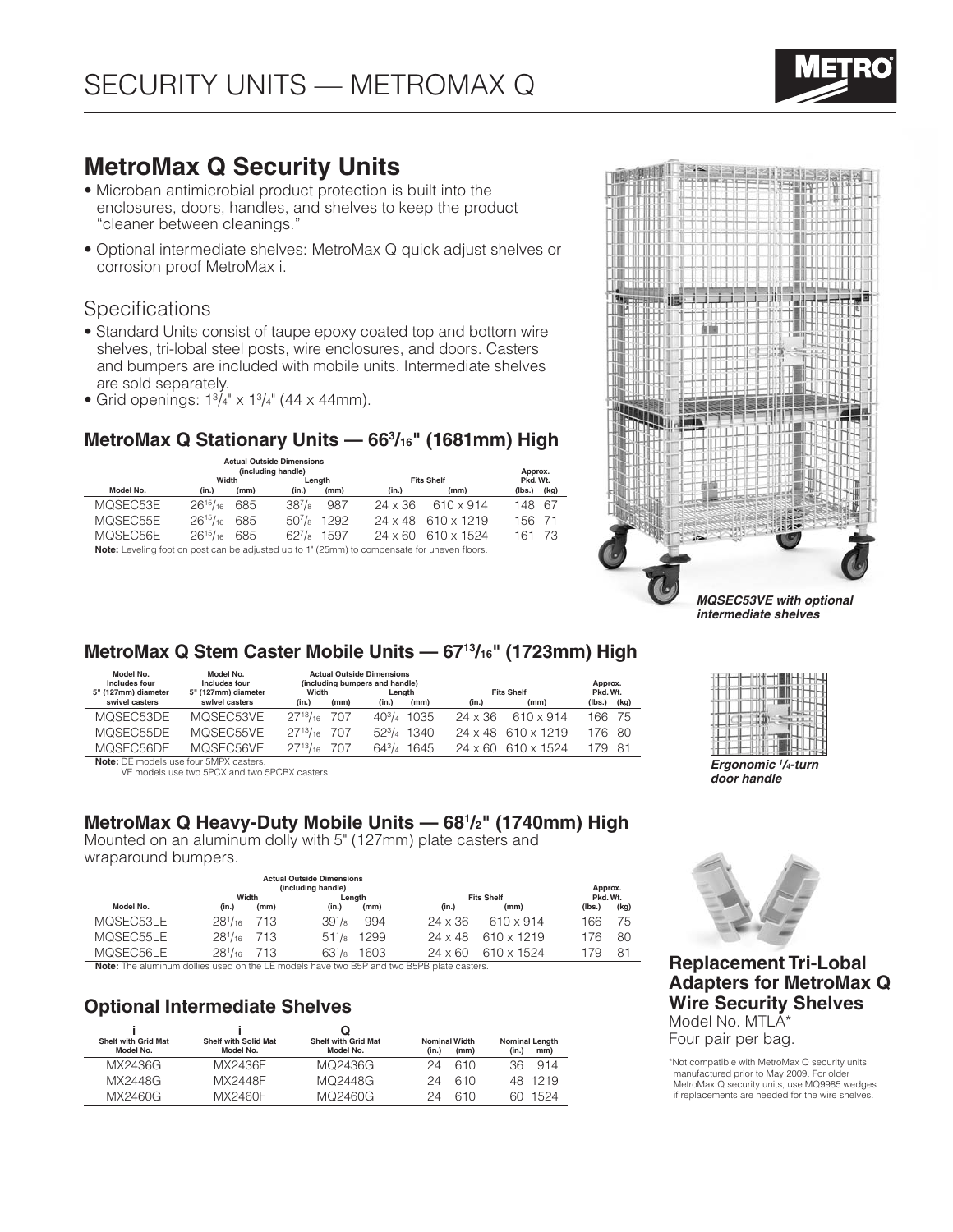

# **qwikSLOT**™ **Security Units**

- **• Add/Remove a Shelf Feature:** Allows the unit to be quickly adapted to fit your changing storage needs.
- **• Shelves can easily be adjusted in seconds.**



# **Specifications qwikSLOT Stationary Security**



*and must be ordered separately.*

|           |                   |                                     |                         | Approx.   |
|-----------|-------------------|-------------------------------------|-------------------------|-----------|
| Model No. | Width             | Length                              | Height                  | Pkd. Wt.  |
| Chrome    | (mm)              | (in.)                               | (in.)                   | (lbs.)    |
|           | (in.)             | (mm)                                | (mm)                    | (kg)      |
| SEC33CQ   | 546               | $38^{1}/2$                          | $66^{13}/_{16}$         | 63        |
|           | $21^{1/2}$        | 980                                 | 1695                    | 138       |
| SEC35CQ   | $21^{1/2}$<br>546 | $50^{1/2}$ 1283                     | $66^{13}/_{16}$<br>1695 | 157<br>71 |
| SEC53CQ   | 271/4             | $38^{1}/2$                          | $66^{13}/_{16}$         | -70       |
|           | 705               | 980                                 | 1695                    | 154       |
| SEC55CQ   | 271/4<br>705      | 50 <sup>1</sup> / <sub>2</sub> 1283 | $66^{13}/_{16}$<br>1695 | 79<br>74  |
| SEC56CQ   | 705               | $62^{1/2}$                          | $66^{13}/_{16}$         | -89       |
|           | 271/4             | 1587                                | 1695                    | '95       |

### **qwikSLOT Mobile Security**

**Standard-Duty Stem Caster Models:** feature 5" (127mm) swivel casters. Please note model numbers for specific caster types.

| Model No. |                    | Width      |      | Length        |                    | Height | Approx.<br>Pkd. Wt. |      |
|-----------|--------------------|------------|------|---------------|--------------------|--------|---------------------|------|
| Chrome    | <b>Caster Type</b> | (in.)      | (mm) | (in.)         | (in.)<br>(mm)      | (mm)   | (lbs.)              | (kg) |
| SEC33ECQ  | (2) 5MP/5MPB       | $21^{1/2}$ | 546  | $40^{3}/_{4}$ | $68^{1/2}$<br>1035 | 1740   | 146                 | 66   |
| SEC35ECQ  | (2) 5MP/5MPB       | $21^{1/2}$ | 546  | $52^{3}/4$    | $68^{1/2}$<br>1340 | 1740   | 165                 | 75   |
| SEC53DCQ  | (4) 5MP            | $27^{1/4}$ | 692  | $40^{3}/_{4}$ | $68^{1/2}$<br>1035 | 1740   | 162                 | 74   |
| SEC55DCQ  | (4) 5MP            | $27^{1/4}$ | 692  | $52^{3}/4$    | $68^{1/2}$<br>1340 | 1740   | 182                 | 83   |
| SEC56DCQ  | (4) 5MP            | $27^{1/4}$ | 692  | 65            | $68^{1/2}$<br>1651 | 1740   | 203                 | 92   |
| SEC53ECQ  | (2) 5MP/5MPB       | $27^{1/4}$ | 692  | $40^{3}/_{4}$ | 1035<br>$68^{1/2}$ | 1740   | 162                 | 74   |
| SEC55ECQ  | (2) 5MP/5MPB       | $27^{1/4}$ | 692  | $52^{3}/4$    | $68^{1/2}$<br>1340 | 1740   | 182                 | 83   |
| SEC56ECQ  | (2) 5MP/5MPB       | $27^{1/4}$ | 692  | 65            | $68^{1/2}$<br>1651 | 1740   | 203                 | 92   |

Casters: 5MP and 5MPB (with locking brake) feature a polyurethane tread. 5PC and 5PCB (with locking brake) casters feature a polymer horn and resist rusting. They are recommended for high moisture environments.<br>**CAUTION:** Large casters can create a tipping hazard. On 18" (457mm) security units, do not use casters larger than 5" (127mm) in diameter.

**Heavy-Duty Models:** feature aluminum dollies with wraparound bumpers and 5" (127mm) diameter casters.

| Model No. |                    | Width          |      | Length     |      | Height             | Approx.<br>Pkd. Wt. |      |  |
|-----------|--------------------|----------------|------|------------|------|--------------------|---------------------|------|--|
| Chrome    | <b>Caster Type</b> | (in.)          | (mm) | (in.)      | (mm) | (in.)<br>(mm)      | (lbs.)              | (kg) |  |
| SEC53LCQ  | $(2)$ 5BP/5BPB     | $28^{1}/_{16}$ | 713  | $38^{1}/2$ | 980  | $68^{1/2}$<br>1740 | $18^{-}$            | 85   |  |
| SEC55LCQ  | (2) 5BP/5BPB       | $28^{1}/_{16}$ | 713  | $50^{1/2}$ | 1283 | $68^{1/2}$<br>1740 | 21C                 | 95   |  |
| SEC56LCQ  | $(2)$ 5BP/5BPB     | $28^{1}/_{16}$ | 713  | $63^{1}/8$ | 1600 | $68^{1/2}$<br>740  | 235                 | 107  |  |

### **Intermediate Shelves for Super Erecta Shelf Security Units**

|           |           |            | Approx.           |  |  |
|-----------|-----------|------------|-------------------|--|--|
| Model No. | Width     | Length     | Pkd. Wt.          |  |  |
| Chrome    | (in.)     | (in.)      | (kg)              |  |  |
|           | (mm)      | (mm)       | (lbs.)            |  |  |
| 1836QBR*  | 457<br>18 | 36<br>914  | $8^{1}/2$ 3.8     |  |  |
| 1848QBR*  | 457<br>'8 | 1219<br>48 | $11^{1}/_{4}$ 5.0 |  |  |
| 2436QBR*  | 610       | 36         | 6.0               |  |  |
|           | 24        | 914        | 13                |  |  |
| 2448QBR*  | 610       | 1219       | 7.0               |  |  |
|           | 24        | 48         | 16                |  |  |
| 2460QBR   | 610       | 1524       | 21                |  |  |
|           | 24        | 60         | 9.5               |  |  |

\*Chrome qwikSLOT shelves available in sizes 18x36, 18x48, 24x36, and 24x48 (457x914, 457x1219, 610x914, 610x1219, and 610x1524).

\*\*Drop Mat qwikSLOT shelves with 1" (25mm) ledge also available in sizes 24x36, 24x48 (610x914, 610x1219).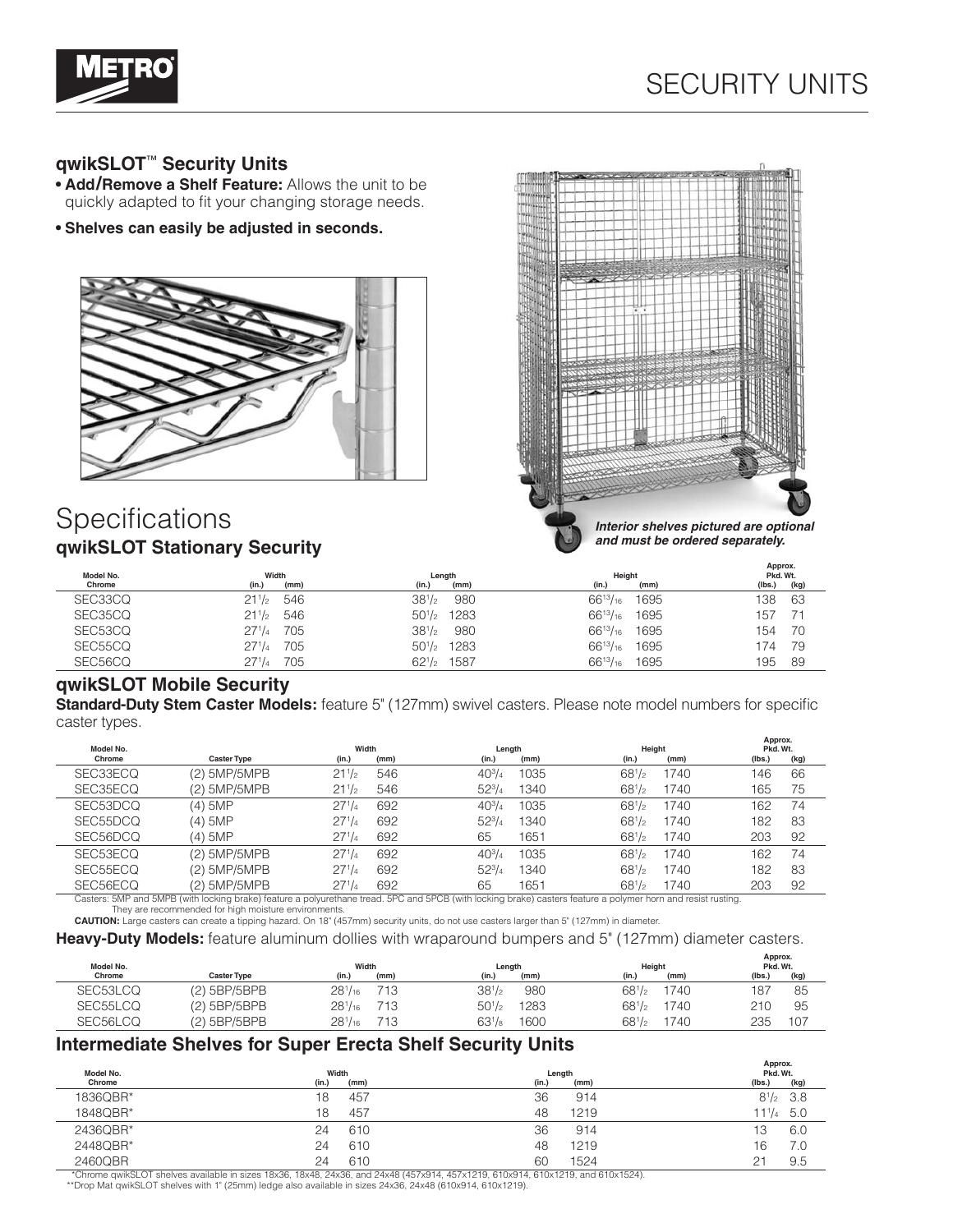

# Super Erecta® Shelf SECURITY MODULES

for Standard 24" (610mm) Wide Super Erecta Shelf Wire Units

- **Designed** to convert a standard 24" (610mm) wide unit into a combination of open and lockable shelving through the use of a kit.
- **Kit Includes:** Two end panels, one back panel and one door and slides. Fits between any two shelves spaced 20" (508mm) apart on any Super Erecta Shelf Wire Unit with 24" (610mm) wide shelves in 30", 48" and 60" (762, 1219 and 1524mm) lengths.
- **Versatile:** Security Modules enclose only one section of the shelving unit, leaving the rest open for conventional use. Depending upon your needs, more than one Security Module can be used on the same shelving unit.
- **Ready View of Contents:** As with Metro's Security Trucks and Stationary Security Units, the heavy-gauge, openwire construction of the Security Module keeps its entire contents visible at all times, and makes inventory easy.
- **Convenient Door:** Has hasps for two padlocks and, when opened, slides under the upper shelf conveniently out of the way.
- **Durable Chrome-Plated Finish**
- **Note:** Security Modules can be installed on 24" (610mm) wide Super Erecta Shelf wire shelves only.

When multiple security modules are stacked on one shelving unit, separate top and bottom shelves are still necessary for each module.



**Specifications** 

|                        |                    |                 | Width |       | Length | Height        | Approx.<br>Pkd. Wt. |      |  |
|------------------------|--------------------|-----------------|-------|-------|--------|---------------|---------------------|------|--|
| Model No.              | <b>Description</b> | (in.)           | (mm)  | (in.) | (mm)   | (in.)<br>(mm) | (lbs.)              | (kg) |  |
| SECM2430NC             | Security Module    | 24              | 610   | 30    | 760    | 508<br>20.    | 291/2               | 14   |  |
| SECM2448NC             | Security Module    | 24              | 610   | 48    | 1219   | 508<br>20     | $39^{3}/_{4}$       | 18   |  |
| SECM2460NC             | Security Module    | 24              | 610   | 60    | 1524   | 508<br>24     | $45^{3}/_{4}$       | 21   |  |
| $\cdots$ $\cdots$<br>. |                    | <b>COLUMN 2</b> |       |       |        |               |                     |      |  |

**Note:** Security Module consists of side panels, back panels and door. Posts and shelves sold separately.